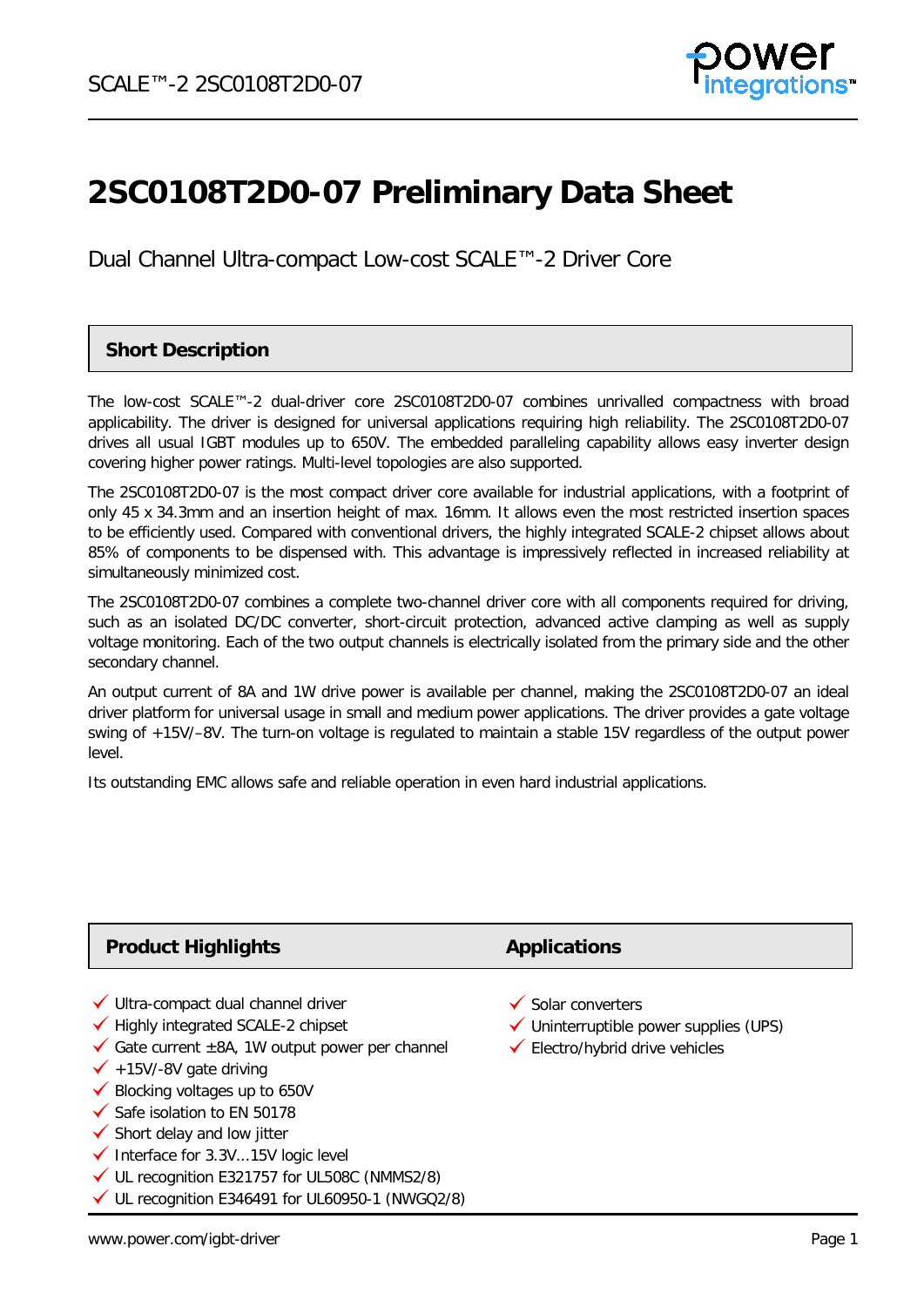

### **Safety Notice!**

The data contained in this data sheet is intended exclusively for technically trained staff. Handling all highvoltage equipment involves risk to life. Strict compliance with the respective safety regulations is mandatory!

Any handling of electronic devices is subject to the general specifications for protecting electrostatic-sensitive devices according to international standard IEC 60747-1, Chapter IX or European standard EN 100015 (i.e. the workplace, tools, etc. must comply with these standards). Otherwise, this product may be damaged.

### **Important Product Documentation**

This data sheet contains only product-specific data. For a detailed description, must-read application notes and important information that apply to this product, please refer to "2SC0108T2Dx-xx Description & Application Manual" on [www.power.com/igbt-driver/go/2SC0108T](http://www.power.com/igbt-driver/go/2SC0108T)

### **Absolute Maximum Ratings**

| Parameter                       | <b>Remarks</b>                                          | Min            | Max                | Unit              |
|---------------------------------|---------------------------------------------------------|----------------|--------------------|-------------------|
| Supply voltage $V_{cc}$         | VCC to GND                                              | 0              | 16                 | V                 |
| Logic input and output voltages | Primary side, to GND                                    |                | $-0.5$ VCC $+0.5$  | V                 |
| SO <sub>x</sub> current         | Failure condition, total current                        |                | 20                 | mA                |
| Gate peak current $I_{out}$     | Note 1                                                  | -8             | $+8$               | A                 |
| External gate resistance        | Turn-on and turn-off                                    | $\overline{2}$ |                    | Ω                 |
| IGBT gate charge                |                                                         |                | 6.3                | μC                |
| Average supply current $I_{cc}$ | Notes $2, 3$                                            |                | 260                | mA                |
| Output power                    | Ambient temperature $\langle 70^{\circ}$ C (Notes 4, 5) |                | 1.2                | W                 |
|                                 | Ambient temperature $< 85^{\circ}$ C (Note 4)           |                |                    | W                 |
| Test voltage (50Hz/1min.)       | Primary to secondary (Note 14)                          |                | 3000 $V_{AC(eff)}$ |                   |
|                                 | Secondary to secondary (Note 14)                        |                | 1500 $V_{AC(eff)}$ |                   |
| Switching frequency f           |                                                         |                | 50                 | kHz               |
| dV/dt                           | Rate of change of input to output voltage (Note 10)     |                | 50                 | $kV/\mu s$        |
| Operating voltage               | Primary/secondary, secondary/secondary                  |                | 650                | $V_{\text{peak}}$ |
| Operating temperature           | Note 5                                                  | -40            | $+85$              | $^{\circ}C$       |
| Storage temperature             |                                                         | -40            | $+90$              | $^{\circ}$ C      |

### **Recommended Operating Conditions**

| <b>Power Supply</b>     | <b>Remarks</b> | Min. | Typ | Max  | Unit |
|-------------------------|----------------|------|-----|------|------|
| Supply voltage $V_{cc}$ | VCC to GND     | 14.5 | 15  | 15.5 |      |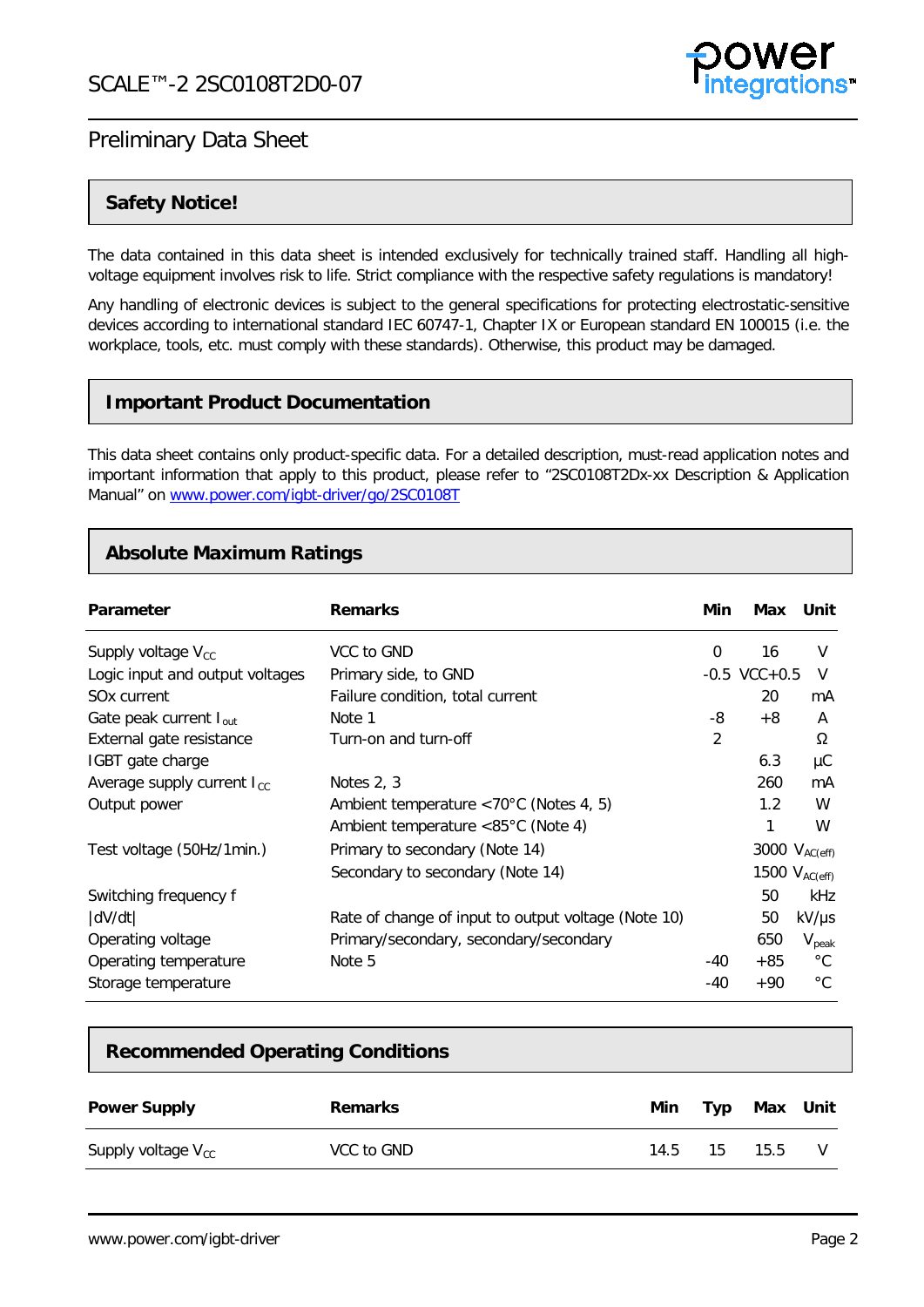

## **Electrical Characteristics**

## All data refer to +25°C and  $V_{cc}$  = 15V unless otherwise specified.

| <b>Power supply</b>                                 | <b>Remarks</b>                              | Min  | Typ        | <b>Max</b> | Unit    |
|-----------------------------------------------------|---------------------------------------------|------|------------|------------|---------|
| Supply current I <sub>cc</sub>                      | Without load                                |      | 31         |            | mA      |
| Coupling capacitance C <sub>io</sub>                | Primary side to secondary side, per channel |      | 23         |            | pF      |
| <b>Power Supply Monitoring</b>                      | <b>Remarks</b>                              | Min  | <b>Typ</b> | Max        | Unit    |
| Supply threshold $V_{cc}$                           | Primary side, clear fault                   | 11.9 | 12.6       | 13.3       | V       |
|                                                     | Primary side, set fault (Note 11)           | 11.3 | 12.0       | 12.7       | V       |
| Monitoring hysteresis                               | Primary side, set/clear fault               | 0.35 |            |            | V       |
| Supply threshold V <sub>ISOx</sub> -V <sub>Ex</sub> | Secondary side, clear fault                 | 12.1 | 12.6       | 13.1       | V       |
|                                                     | Secondary side, set fault (Note 12)         | 11.5 | 12.0       | 12.5       | V       |
| Monitoring hysteresis                               | Secondary side, set/clear fault             | 0.35 |            |            | V       |
| Supply threshold V <sub>Ex</sub> -V <sub>COMx</sub> | Secondary side, clear fault                 | 5    | 5.15       | 5.3        | V       |
|                                                     | Secondary side, set fault (Note 12)         | 4.7  | 4.85       | 5          | V       |
| Monitoring hysteresis                               | Secondary side, set/clear fault             | 0.15 |            |            | V       |
| <b>Logic Inputs and Outputs</b>                     | <b>Remarks</b>                              | Min  | <b>Typ</b> | <b>Max</b> | Unit    |
| Input bias current                                  | V(1Nx) > 3V                                 |      | 190        |            | μA      |
| Turn-on threshold                                   | V(INx)                                      |      | 2.6        |            | V       |
| Turn-off threshold                                  | V(INx)                                      |      | 1.3        |            | V       |
| SOx output voltage                                  | Failure condition, I(SOx)<20mA              |      |            | 0.7        | V       |
| <b>Short-Circuit Protection</b>                     | <b>Remarks</b>                              | Min  | <b>Typ</b> | <b>Max</b> | Unit    |
| Vce-monitoring threshold                            | Note 18                                     |      | 9.3        |            | V       |
| Minimum response time                               | Note 8                                      |      | 1          |            | μs      |
| Minimum blocking time                               | Note 9                                      |      | 9          |            | $\mu s$ |
| <b>Timing Characteristics</b>                       | <b>Remarks</b>                              | Min  | <b>Typ</b> | <b>Max</b> | Unit    |
| Turn-on delay $t_{d(0n)}$                           | Note 6                                      |      | 70         |            | ns      |
| Turn-off delay t <sub>d(off)</sub>                  | Note 6                                      |      | 55         |            | ns      |
| Jitter of turn-on delay                             | Note 17                                     |      | $\pm 2$    |            | ns      |
| Jitter of turn-off delay                            | Note 17                                     |      | ±2         |            | ns      |
| Output rise time $t_{r(out)}$                       | Note 7                                      |      | 17         |            | ns      |
| Output fall time $t_{f(out)}$                       | Note 7                                      |      | 15         |            |         |
| Transmission delay of fault state                   | Note 13                                     |      | 360        |            | ns      |
|                                                     |                                             |      |            |            | ns      |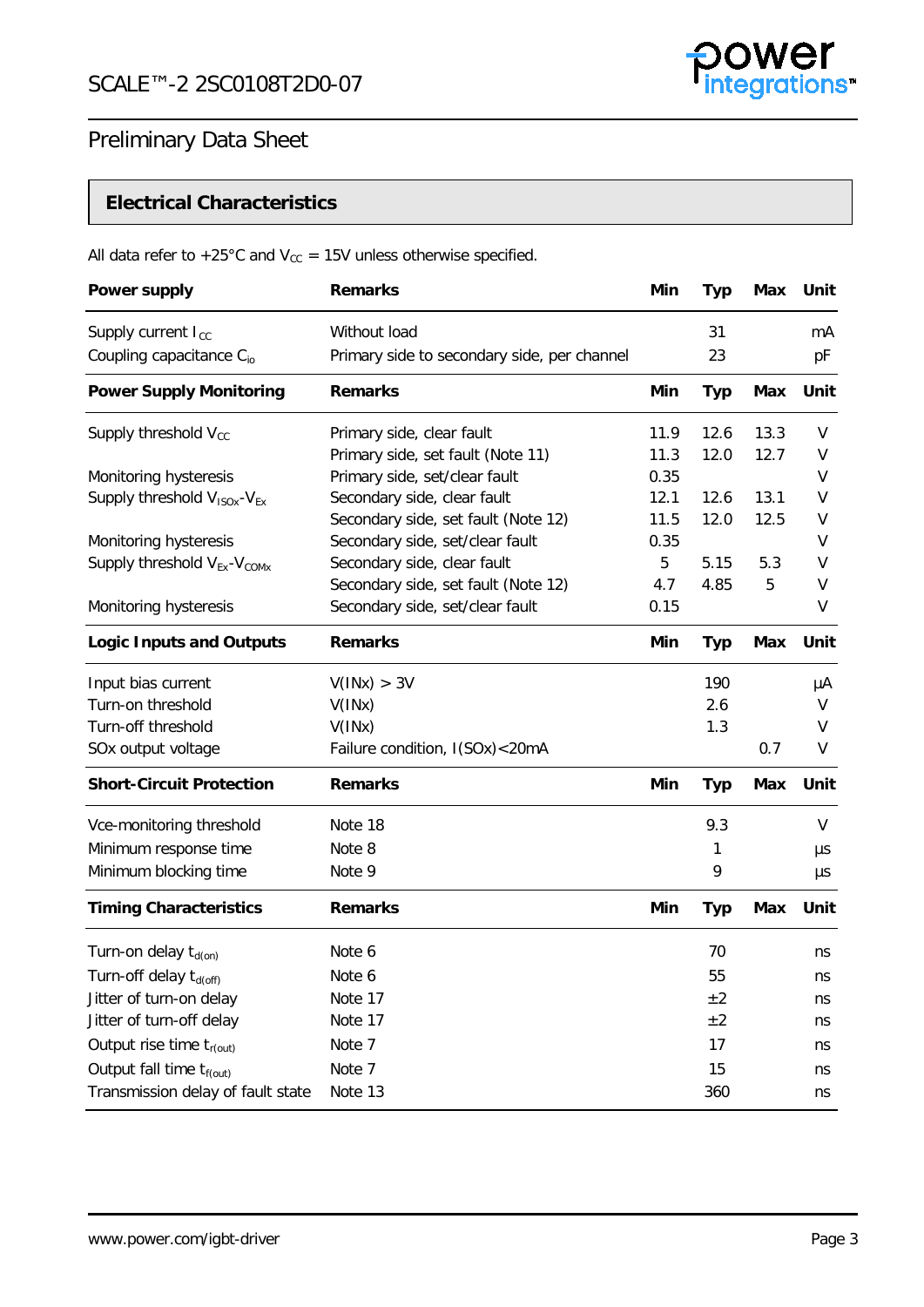

| <b>Electrical Isolation</b>        | <b>Remarks</b>                        | Min. | <b>Typ</b> | Max  | Unit              |
|------------------------------------|---------------------------------------|------|------------|------|-------------------|
| Test voltage (50Hz/1s)             | Primary to secondary side (Note 14)   | 3000 | 3050       | 3100 | $V_{\rm eff}$     |
|                                    | Secondary to secondary side (Note 14) | 1500 | 1550       | 1600 | $V_{\rm eff}$     |
| Partial discharge extinction volt. | Primary to secondary side (Note 16)   |      | 950        |      | $V_{\text{peak}}$ |
|                                    | Secondary to secondary side (Note 16) |      | 950        |      | $V_{\text{peak}}$ |
| Creepage distance                  | Primary to secondary side             | 12.9 |            |      | <sub>mm</sub>     |
|                                    | Secondary to secondary side           | 8.5  |            |      | mm                |
| Clearance distance                 | Primary to secondary side             | 12.9 |            |      | mm                |
|                                    | Secondary to secondary side           | 6.0  |            |      | <sub>mm</sub>     |
| <b>Outputs</b>                     | <b>Remarks</b>                        | Min. | <b>Typ</b> | Max  | Unit              |
| <b>Blocking capacitance</b>        | VISOx to VEx                          |      | 9.4        |      | μF                |
|                                    | VEx to COM <sub>x</sub>               |      | 9.4        |      | μF                |
| Internal gate resistance           | Turn-on and turn-off (Note 15)        |      | 0.5        |      | Ω                 |

### **Output voltage swing**

The output voltage swing consists of two distinct segments. First, there is the turn-on voltage  $V_{\text{GHx}}$  between pins GHx and VEx. V<sub>GHx</sub> is regulated and maintained at a constant level for all output power values and frequencies.

The second segment of the output voltage swing is the turn-off voltage  $V_{G1x}$ .  $V_{G1x}$  is measured between pins GLx and VEx. It is a negative voltage. It changes with the output power to accommodate the inevitable voltage drop across the internal DC/DC converter.

| <b>Output Voltage</b>              | <b>Remarks</b>     | Min | Tvɒ    | Max Unit |
|------------------------------------|--------------------|-----|--------|----------|
| Turn-on voltage, $V_{GHx}$         | Any load condition |     | 15.0   |          |
| Turn-off voltage, $V_{GLx}$        | No load            |     | $-9.4$ |          |
| Turn-off voltage, V <sub>GLx</sub> | 1W output power    |     | $-7.6$ |          |
| Turn-off voltage, $V_{\text{GLX}}$ | 1.2W output power  |     | $-7.2$ |          |

### **Footnotes to the Key Data**

- <span id="page-3-0"></span>1 ) The maximum peak gate current refers to the highest current level occurring during the product lifetime. It is an absolute value and does also apply for short pulses.
- <span id="page-3-1"></span>2 ) The average supply input current is limited for thermal reasons. Higher values than specified by the absolute maximum rating are permissible (e.g. during power supply start up) if the average remains below the given value, provided the average is taken over a time period which is shorter than the thermal time constants of the driver in the application.
- <span id="page-3-2"></span>3) There is no means of actively controlling or limiting the input current in the driver. In the case of start-up with very high blocking capacitor values, or in case of short circuit at the output, the supply input current has to be limited externally.
- <span id="page-3-3"></span>4) The maximum output power must not be exceeded at any time during operation. The absolute maximum rating must also be observed for time periods shorter than the thermal time constants of the driver in the application.
- <span id="page-3-4"></span>5 ) An extended output power range is specified in the output power section for maximum ambient temperatures of 70°C. In that case, the absolute maximum rating for the operating temperature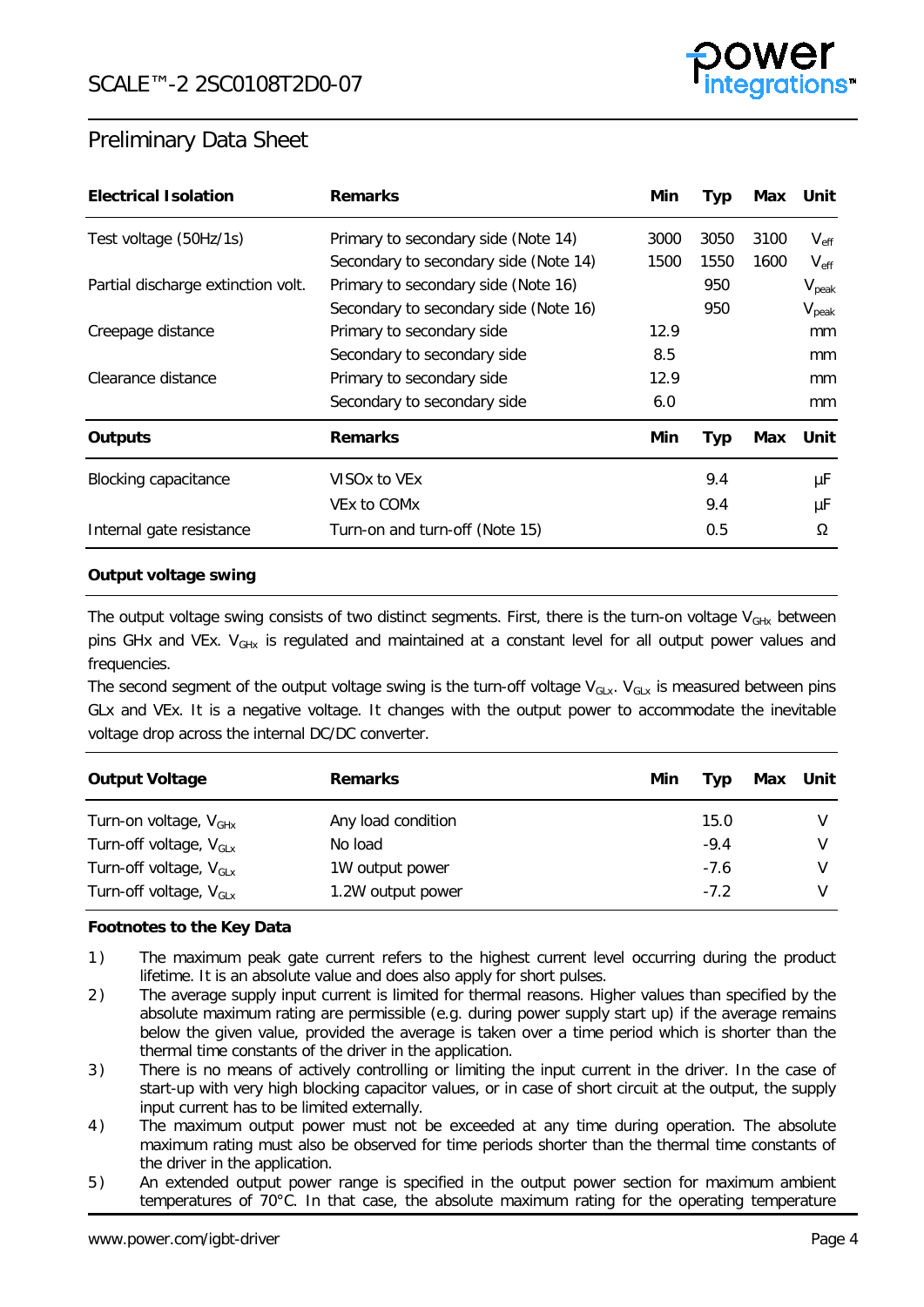

changes to  $(-40^{\circ}C - 70^{\circ}C)$  and the absolute maximum output power rating changes to 1.2W.

- <span id="page-4-7"></span>6 ) The delay time is measured between 50% of the input signal and 10% voltage swing of the corresponding output. The delay time is independent of the output loading.
- <span id="page-4-9"></span>7 ) Output rise and fall times are measured between 10% and 90% of the nominal output swing. The values are given for the driver side of the gate resistors without load. The time constant of the output load in conjunction with the present gate resistors leads to an additional delay at the load side of the gate resistors.
- <span id="page-4-5"></span>8 ) The minimum response time given is valid for the circuit given in the description and application manual (Fig. 6) with the values of table 1 ( $C_{ax}$ =0pF).
- <span id="page-4-6"></span>9 ) The blocking time sets a minimum time span between the end of any fault state and the start of normal operation (remove fault from pin SOx). The value of the blocking time can be adjusted at pin TB. The specified blocking time is valid if TB is connected to GND.
- <span id="page-4-1"></span>10) This specification guarantees that the drive information will be transferred reliably even at a high DClink voltage and with ultra-fast switching operations.
- <span id="page-4-2"></span>11) Undervoltage monitoring of the primary-side supply voltage (VCC to GND). If the voltage drops below this limit, a fault is transmitted to both SOx outputs and the IGBTs are switched off.
- <span id="page-4-3"></span>12) Undervoltage monitoring of the secondary-side supply voltage (VISOx to VEx and VEx to COMx which correspond with the approximate turn-on and turn-off gate-emitter voltages). If the corresponding voltage drops below this limit, the IGBT is switched off and a fault is transmitted to the corresponding SOx output.
- <span id="page-4-10"></span>13) Transmission delay of fault state from the secondary side to the corresponding primary status output.
- <span id="page-4-0"></span>14) HiPot testing (= dielectric testing) must generally be restricted to suitable components. This gate driver is suited for HiPot testing. Nevertheless, it is strongly recommended to limit the testing time to 1s slots as stipulated by EN 50178. Excessive HiPot testing at voltages much higher than  $460V_{AC(c)ef}$ may lead to insulation degradation. No degradation has been observed over 1min. testing at 3000VAC(eff). Every production sample shipped to customers has undergone 100% testing at the given value for 1s.
- <span id="page-4-12"></span>15) The resulting gate resistance is the sum of the external and the internal gate resistance.
- <span id="page-4-11"></span>16) The partial discharge is not measured for this driver type. A sufficient safety margin exists between the maximum operating voltage of  $650V<sub>peak</sub>$  and the partial discharge extinction voltage of typically 950V<sub>peak</sub>. Tested types with guaranteed partial-discharge immunity are available (e.g. 2SC0108T2A0-17).
- <span id="page-4-8"></span>17) Jitter measurements are performed with input signals INx switching between 0V and 5V referred to GND, with a corresponding rise time and fall time of 15ns
- <span id="page-4-4"></span>18) The Vce-monitoring threshold cannot be modified by the user.

### **Legal Disclaimer**

The statements, technical information and recommendations contained herein are believed to be accurate as of the date hereof. All parameters, numbers, values and other technical data included in the technical information were calculated and determined to our best knowledge in accordance with the relevant technical norms (if any). They may base on assumptions or operational conditions that do not necessarily apply in general. We exclude any representation or warranty, express or implied, in relation to the accuracy or completeness of the statements, technical information and recommendations contained herein. No responsibility is accepted for the accuracy or sufficiency of any of the statements, technical information, recommendations or opinions communicated and any liability for any direct, indirect or consequential loss or damage suffered by any person arising therefrom is expressly disclaimed.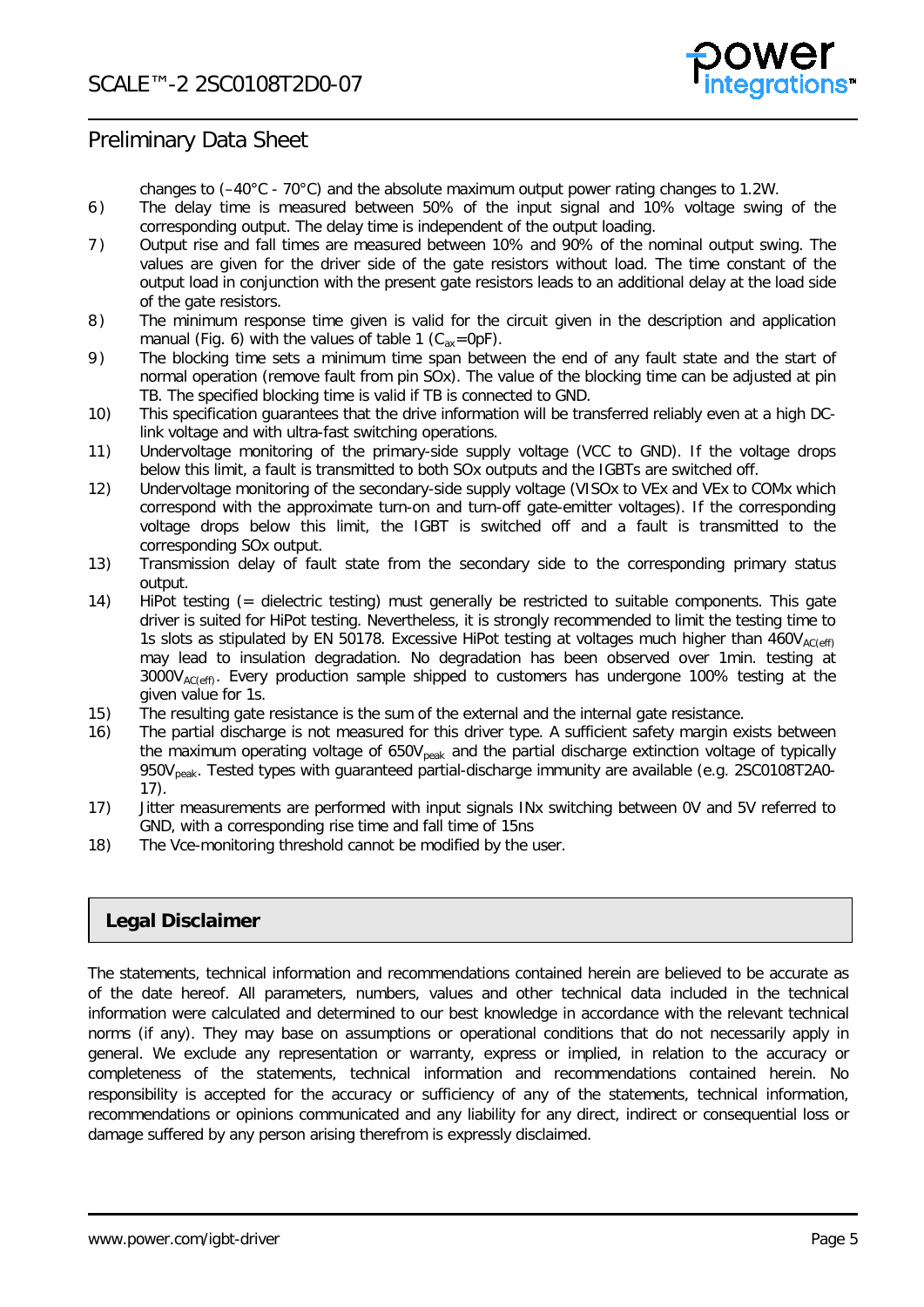

### **Ordering Information**

The general terms and conditions of delivery of Power Integrations Switzerland GmbH apply.

| <b>Type Designation</b> | <b>Description</b>               |
|-------------------------|----------------------------------|
| 2SC0108T2D0-07          | Dual-channel SCALE-2 driver core |

Product home page: [www.power.com/igbt-driver/go/2SC0108T](http://www.power.com/igbt-driver/go/2SC0108T)

Refer to [www.power.com/igbt-driver/go/nomenclature](http://www.power.com/igbt-driver/go/nomenclature) for information on driver nomenclature

### **Information about Other Products**

### **For other drivers, product documentation, and application support**

Please click: www.power.com

### **Manufacturer**

Power Integrations Switzerland GmbH Johann-Renfer-Strasse 15 2504 Biel-Bienne, Switzerland

Phone  $+41$  32 344 47 47 Fax +41 32 344 47 40 Email [igbt-driver.sales@power.com](mailto:igbt-driver.sales@power.com) Website [www.power.com/igbt-driver](http://www.power.com/igbt-driver)

© 2011…2015 Power Integrations Switzerland GmbH. All rights reserved. We reserve the right to make any technical modifications without prior notice. Version 2.1 from 2016-05-20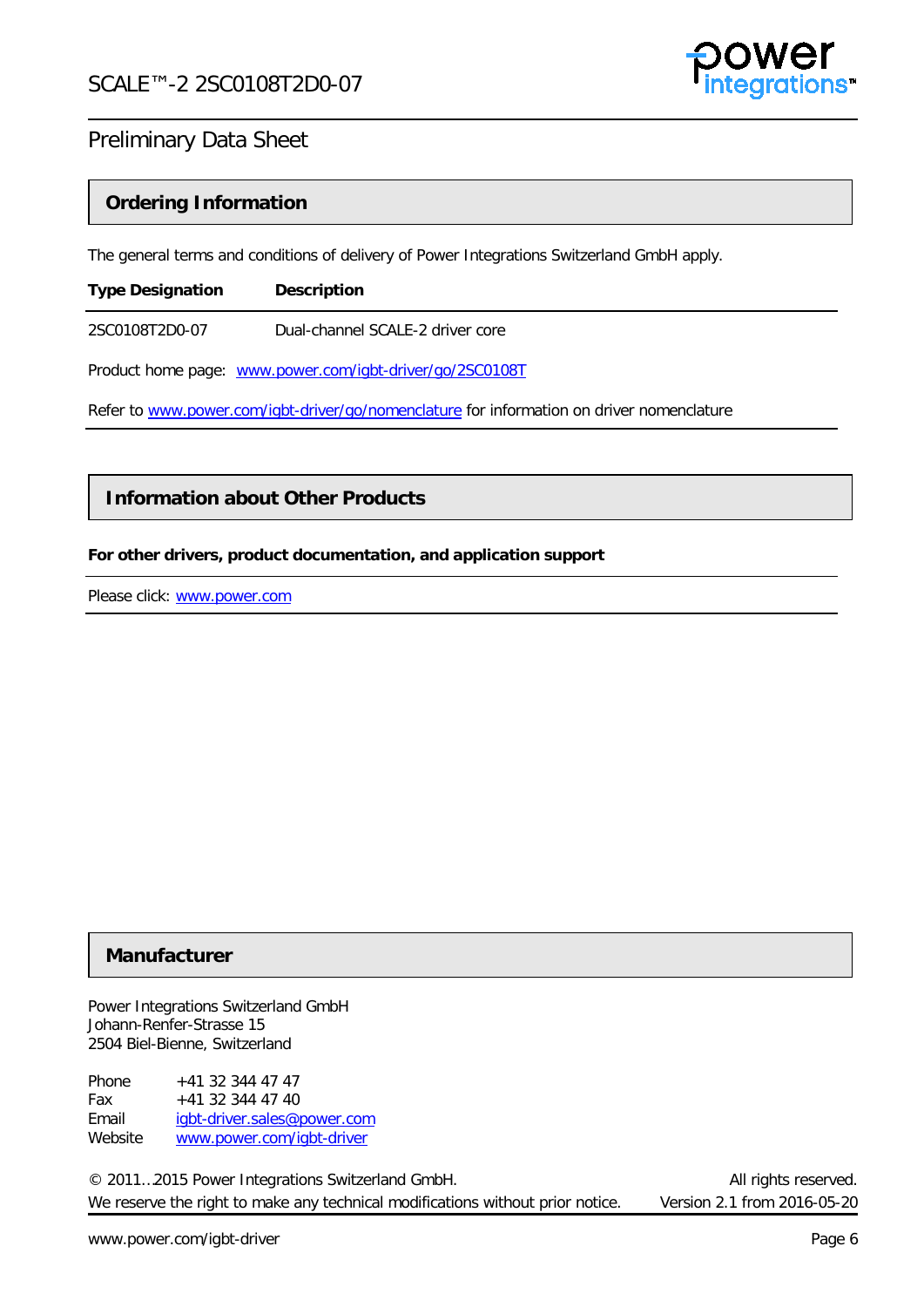

### **Power Integrations Worldwide High Power Customer Support Locations**

#### **World Headquarters**

5245 Hellyer Avenue San Jose, CA 95138 | USA Main +1 408 414 9200 Customer Service: Phone +1 408 414 9665 Fax +1 408 414 9765 Email [usasales@power.com](mailto:usasales@power.com)

#### **Switzerland (Biel)**

Johann-Renfer-Strasse 15 2504 Biel-Bienne | Switzerland Phone +41 32 344 47 47<br>Fax +41 32 344 47 40 +41 32 344 47 40 Email [igbt-driver.sales@power.com](mailto:igbt-driver.sales@power.com)

#### **Germany (Ense)**

HellwegForum 1 59469 Ense | Germany Phone +49 2938 643 9990 Email [igbt-driver.sales@power.com](mailto:igbt-driver.sales@power.com)

#### **Germany (Munich)**

Lindwurmstrasse 114 80337 Munich | Germany Phone +49 895 527 39110 Fax +49 895 527 39200 Email [eurosales@power.com](mailto:eurosales@power.com)

#### **China (Shanghai)**

Rm 2410, Charity Plaza, No. 88 North Caoxi Road Shanghai, PRC 200030 Phone +86 21 6354 6323 Fax +86 21 6354 6325 Email [chinasales@power.com](mailto:chinasales@power.com) 

#### **China (Shenzhen)**

17/F, Hivac Building, No 2, Keji South 8th Road, Nanshan District Shenzhen | China, 518057 Phone +86 755 8672 8725 Fax +86 755 8672 8690 Hotline +86 400 0755 669 Email [chinasales@power.com](mailto:chinasales@power.com)

#### **Italy (Milano)**

Via Milanese 20, 3rd. Fl. 20099 Sesto San Giovanni | Italy Phone +39 024 550 8701 Fax +39 028 928 6009 Email [eurosales@power.com](mailto:eurosales@power.com)

#### **UK (Herts)**

First Floor, Unit 15, Meadway Court, Rutherford Close, Stevenage, Herts SG1 2EF | United Kingdom Phone +44 1252 730 141 Fax +44 1252 727 689 Email [eurosales@power.com](mailto:eurosales@power.com)

#### **India (Bangalore)**

#1, 14th Main Road Vasanthanagar Bangalore 560052 | India Phone +91 80 4113 8020<br>Fax +91 80 4113 8023 +91 80 4113 8023 Email [indiasales@power.com](mailto:indiasales@power.com)

#### **Japan (Kanagawa)**

Kosei Dai-3 Bldg., 2-12-11, Shin-Yokohama, Kohoku-ku, Yokohama-shi, Kanagawa 222-0033 | Japan Phone +81 45 471 1021<br>Fax +81 45 471 3717 +81 45 471 3717 Email [japansales@power.com](mailto:japansales@power.com)

### **Korea (Seoul)**

RM 602, 6FL Korea City Air Terminal B/D, 159-6 Samsung-Dong, Kangnam-Gu Seoul 135-728 | Korea Phone +82 2 2016 6610 Fax +82 2 2016 6630 Email [koreasales@power.com](mailto:koreasales@power.com)

#### **Taiwan (Taipei)**

5F, No. 318, Nei Hu Rd., Sec. 1 Nei Hu Dist. Taipei 11493 | Taiwan R.O.C. Phone +886 2 2659 4570 Fax +886 2 2659 4550 Email [taiwansales@power.com](mailto:taiwansales@power.com)